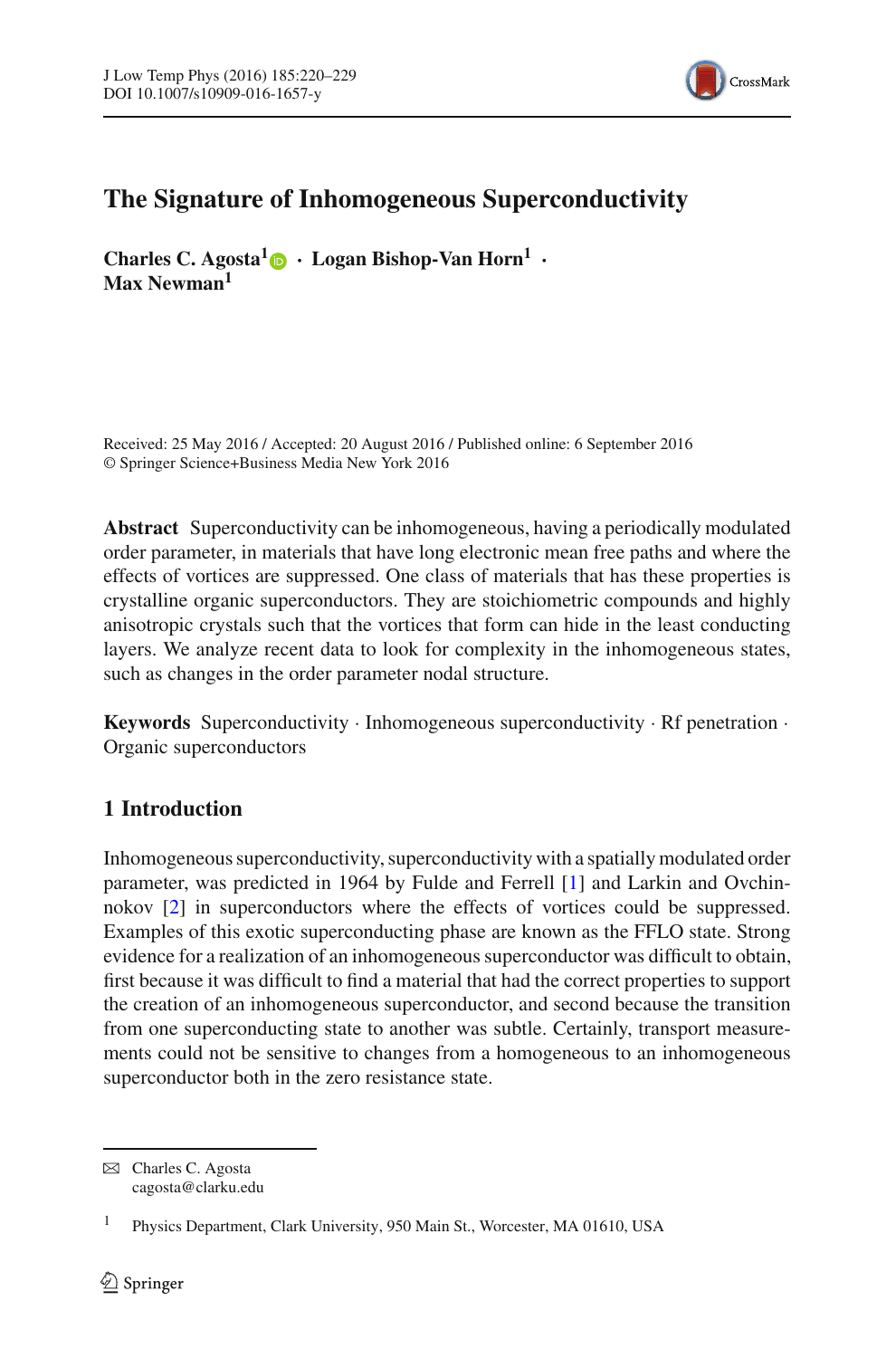

<span id="page-1-0"></span>**Fig. 1** Field sweeps from the pulsed field at Clark University showing the hysteresis (*arrow*) that develops in the penetration depth just above 21 T below 2.5 K marking *H*P, the entrance to the FFLO state. Just above the hysteresis bubble, the London penetration depth begins to diverge marking the end of the superconducting state. Below 12 T, the hysteresis in the up and down sweeps is an instrumental effect due to the d*B/*d*t* of the pulsed field (Color figure online)

The first problem was solved by discovering that organic superconductors are electronically clean, the quasiparticles have a long mean free path, and highly anisotropic, such that the vortices could be hidden in the least conducting layers. The second problem was solved by us using rf penetration as a probe. The tunnel diode oscillator (TDO) rf penetration depth system is a particularly good probe because it is responsive to many physical properties of superconductors and conductors. It is also highly sensitive allowing it to respond to very subtle changes in the properties of a sample.

Given that this manuscript is written for JLTP in honor of Prof. Horst Meyer, it is especially noteworthy to point out that the TDO was first used in condensed matter physics in Prof. Meyer's group to measure the density of He-3 in 1966 [\[3](#page-8-2)]. An early innovator in electronics, Prof. Meyer's group at the time used home-made lock-in amplifiers and AC impedance bridges to measure capacitance. The TDO brought unprecedented accuracy in density measurement via capacitance cells and the Clausius–Claperon equation.

In the application of the TDO to rf penetration in superconductors, the advantages and disadvantages are related. The TDO is sensitive to the most minute changes in a sample, an advantage when looking for subtle changes in the properties of a superconductor such as the small paramagnetic signal associated with the FFLO superconducting state. However, it is that same sensitivity that makes the rf penetration measurement a cacophony of signals from different mechanisms. In the superconducting to normal conductor transition, for example, rf penetration is the result of the changing London penetration depth, vortex pinning, vortex motion, and the normal conductor skin depth, which makes it difficult to deconvolute all the effects as described in Ref. [\[4](#page-8-3)] and shown in Refs. [\[5](#page-8-4)[,6](#page-8-5)] and Fig. [1.](#page-1-0) One goal in this manuscript is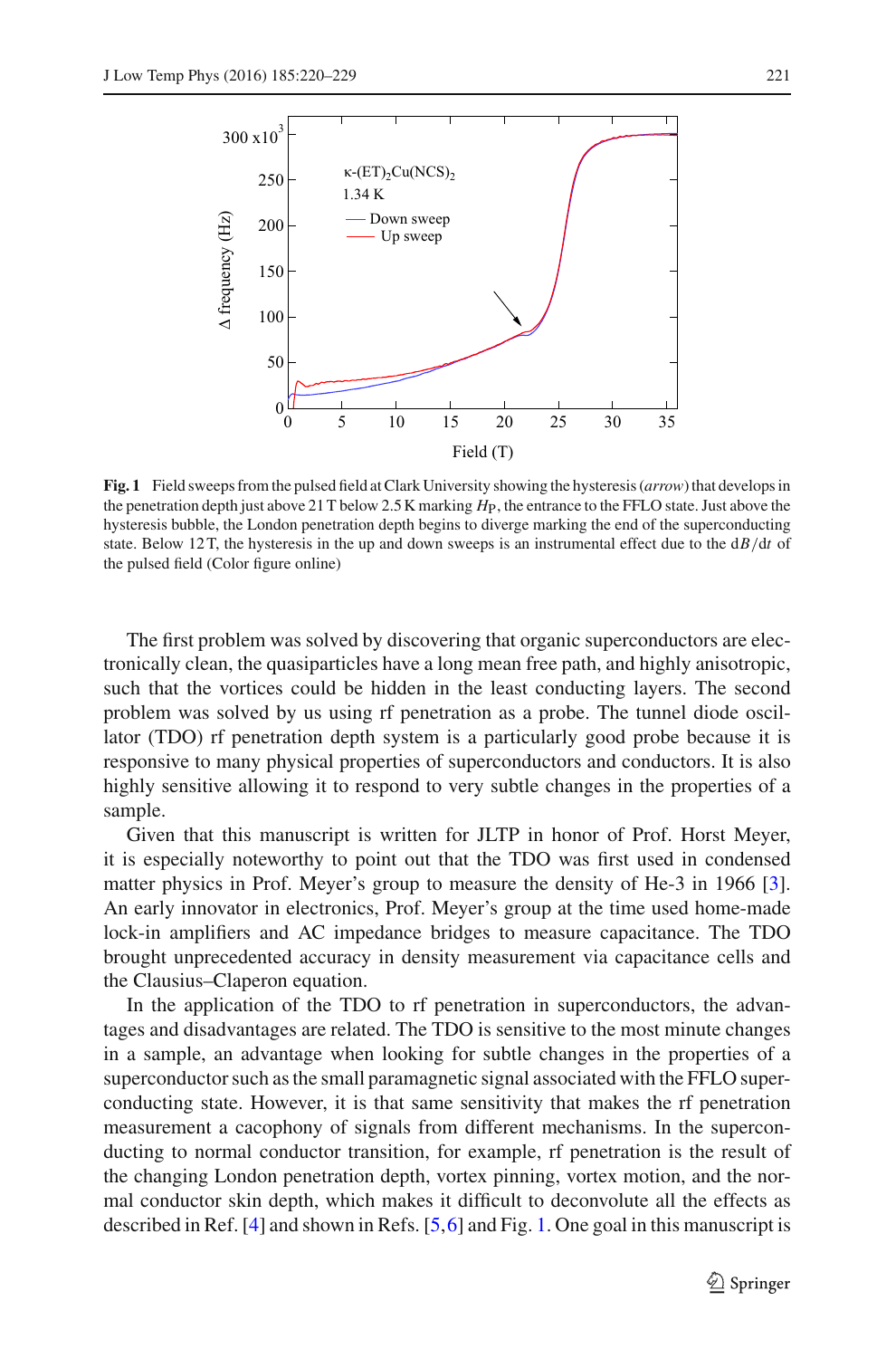to isolate the changes in the rf penetration depth due to the presence of inhomogeneous superconductivity.

#### **2 Background**

Superconductivity is formed when it is energetically favorable for electrons to form Cooper pairs consisting of two electrons with opposite spins. In most cases, superconductivity is destroyed in an external magnetic field due to vortices—nonsuperconducting regions containing a magnetic field line shielded by circulating electron pairs—which increase in density as the magnetic field is increased and ultimately displace the superconducting phase. Clogston [\[7\]](#page-9-0) and Chandrasakar [\[8\]](#page-9-1) were the first to recognize that if the formation of vortices could be suppressed, superconductivity could persist only to a magnetic field limit which arises from the Pauli paramagnetism of the electrons, denoted as *H*P. At this magnetic field, the energy to flip an electron spin, the Zeeman energy, exceeds the binding energy of the Cooper pairs, destroying the pairs. The FFLO phase was predicted to exist for fields even above *H*<sub>P</sub> in electronically clean materials by the authors referred to in the first paragraph and thus labeled with their initials. This spatially inhomogeneous superconducting phase, with paramagnetic spin domains, has since been described theoretically by many others [\[9](#page-9-2)[–11](#page-9-3)].

Support for the existence of the FFLO state has come from rf penetration  $[6, 12, 13]$  $[6, 12, 13]$ , NMR  $[14, 15]$  $[14, 15]$ , thermal conductivity $[16]$  $[16]$ , magnetic torque  $[17]$  $[17]$ , and specific heat  $[18]$  $[18]$ . The agreement between such diverse measurement methods and in particular details of the NMR and caloric measurements make a compelling argument for the existence of inhomogeneous superconductivity. The complexity of the inhomogeneous state is yet to be discovered, and it is worth looking at the measurements in more detail to glean more evidence and determine whether different ground states of the FFLO phase exist as a function of temperature and field.

One of the properties of an inhomogeneous superconductor is that nodes exist in the order parameter in a spatially periodic pattern as defined by one or more *q*-vectors, which establish the periodicity in one or more dimensions. At the nodes, the density of Cooper pairs goes to zero, and free spins respond to an external magnetic field paramagnetically. The result of placing a paramagnetic material in a magnetic field is that the moments near the surface of the material will orient with the field and lead the magnetic field lines around the material. A consequence of magnetic energy stored in the spins is that the superconducting state can survive to higher externally applied fields than expected. As the external field is increased, it will increase its penetration into the sample until all the spins are oriented, the magnetization is saturated fully, and the superconductivity is destroyed.

The result that the paramagnetism raises the energy needed to break Cooper pairs is one of the remarkable properties of an inhomogeneous superconductor, the ability for the superconducting state to survive above  $H_P$ . The TDO rf penetration depth measurement is sensitive to the paramagnetism that forms in the zero resistance superconducting state as *H*<sup>P</sup> is exceeded. The goal of this study is to analyze any structure found in the TDO signal during the transition to the FFLO state as a function of mag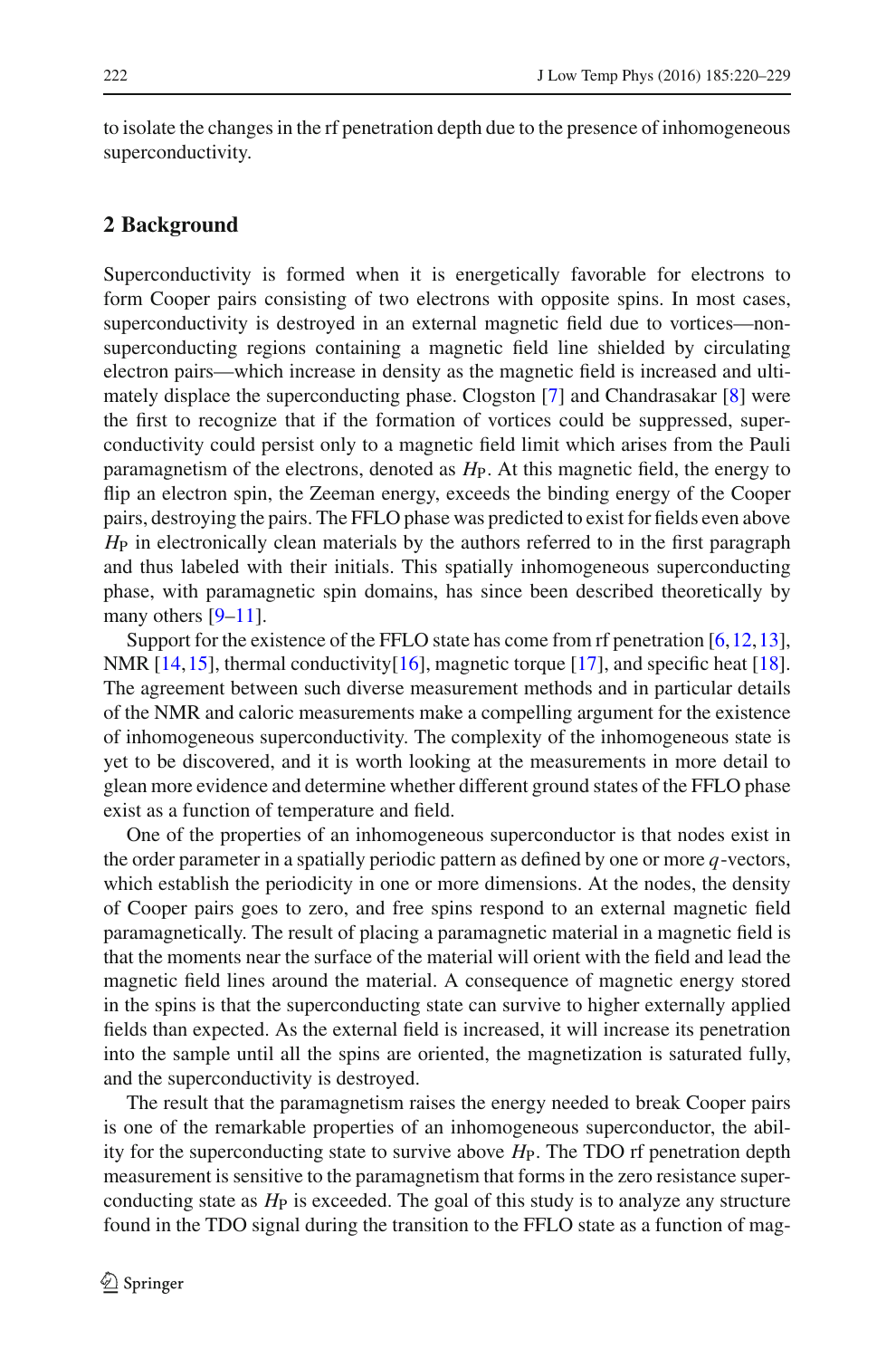netic field, or in the middle of the FFLO state due to a change in the character of the FFLO state.

Given that the FFLO state is characterized by nodes in the order parameter resulting in paramagnetic spins, it is worth examining the behavior of a paramagnet. A straight forward calculation of the magnetization of a system of non-interacting spin 1/2 particles can be found in many introductory statistical mechanics books [\[19\]](#page-9-11). The result for *M*, the magnetization is,

$$
M = (N\mu)\tanh^2(\beta B),\tag{1}
$$

where  $\beta = 1/kT$ , and differentiating by *B* results in the susceptibility:

$$
\chi = N\mu^2 (B\beta)^2 \sec^2(\mu B). \tag{2}
$$

The TDO is sensitive to both the susceptibility and the penetration depth. These quantities are determined by the complex impedance, *L*′ , of the coil containing the sample. For the case of a long rod in a axial coil,

$$
L' = L_0 \left( 1 + 4\pi \eta \{ \chi' - j \chi'' \} \right)
$$
 (3)

<span id="page-3-0"></span>where  $L_0$  is the empty coil inductance,  $\eta$  is defined as the volume filling factor, and  $\chi'$  and  $\chi''$  are the real and imaginary parts of the sample susceptibility.

The calculation above is for a simple homogeneous paramagnetic system. In the case of an inhomogeneous superconductor, changes in the FFLO state could come about because of the changing topology of the nodes in the order parameter affecting either  $\eta$  or  $\chi'$ . In general for a conductor or superconductor, the penetration depth and hence  $\eta$  from Eq. [\(3\)](#page-3-0) tends to dominate the change in inductance [\[20](#page-9-12)], but deep in the superconducting state  $\eta$  could be changing slower than  $\chi'$  and  $\chi'$  could dominate the signal. The nodal structure of the order parameter is sensitive to the boundary conditions of the superconducting wave function, which depends on such things as the symmetry of the superconducting energy gap, the shape of the Fermi surface, the vortex structure, and the unit cell. In the simplest case, the nodes could be onedimensional [\[9\]](#page-9-2), but two- and three-dimensional patterns are likely [\[10,](#page-9-13)[21\]](#page-9-14), and the complexity could be temperature or magnetic field dependent.

#### **3 Data**

The data examined in this manuscript come from experiments that have been reported on previously  $[6,12,13]$  $[6,12,13]$  $[6,12,13]$  $[6,12,13]$ . All of the data were collected using the same technique of placing the sample in the coil of a self-resonating TDO and measuring the frequency shift. Most was taken in pulsed magnetic fields at Clark University, although one experiment was done in the DC fields and dilution refrigerator of the National High Magnetic Field Laboratory (NHMFL) in Tallahassee Florida. The FFLO state is very sensitive to angle of the applied magnetic field to the plane of the conducting layers, and the FFLO state is not stable if the sample is more than  $0.3°-2°$  away from parallel,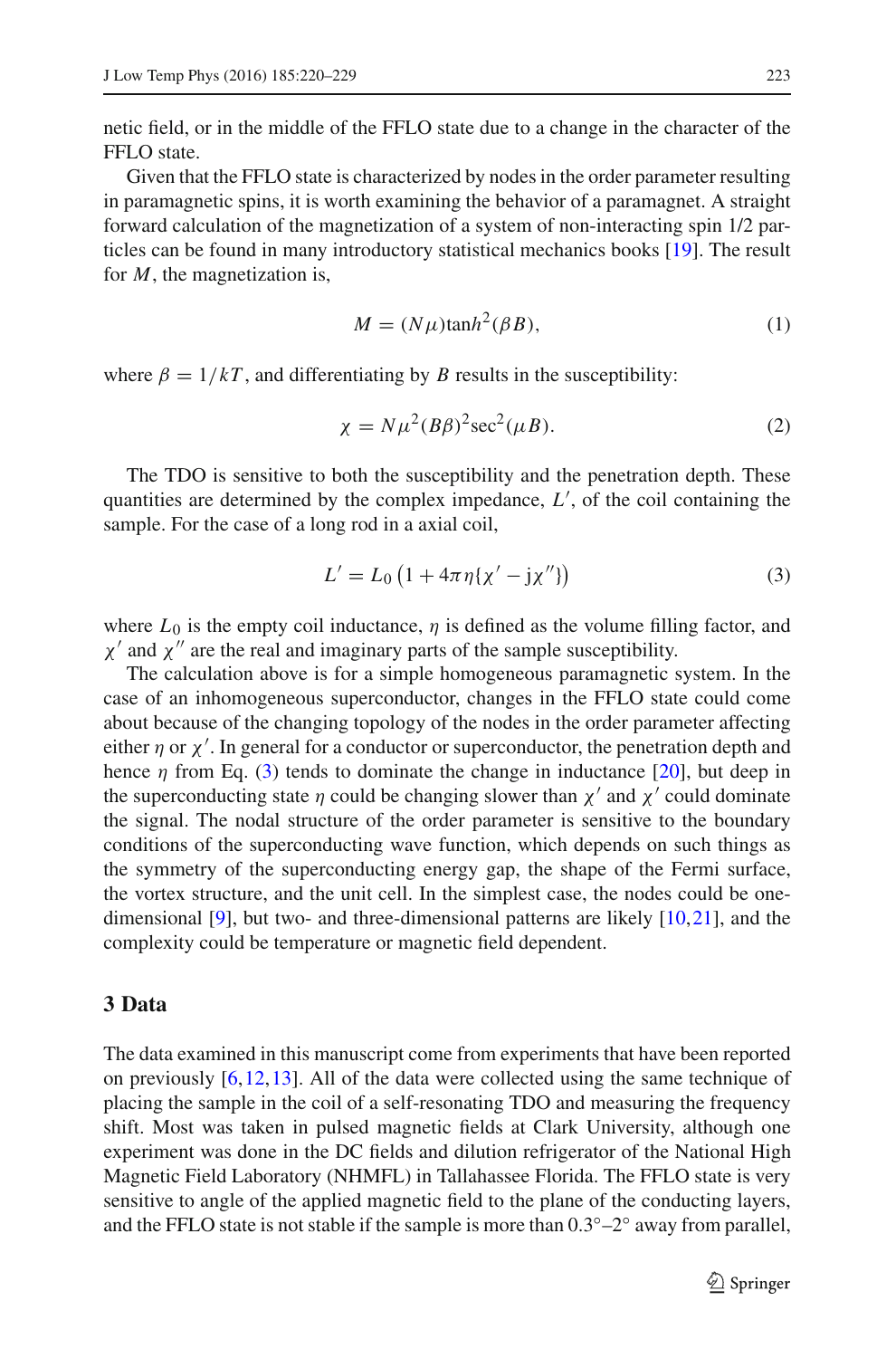

<span id="page-4-0"></span>**Fig. 2** Up and down magnetic field sweeps near the entrance to the FFLO phase showing the dip in the penetration depth after a background was subtracted. These are DC field sweeps from the NHMFL. At the lowest temperatures, the hysteresis becomes more complex with a shift between the minima of the up and down sweeps, reminiscent of the specific heat data [\[18](#page-9-10)] (Color figure online)

depending on the particular sample. Therefore, in many cases an off angle field sweep was used as background data.

A typical field sweep is shown in Fig. [1.](#page-1-0) These data are from the pulsed magnetic field at Clark University. The dip in the rf penetration near 21 T in Fig. [1](#page-1-0) and in more detail from the DC field experiment in Fig. [2](#page-4-0) is just before the beginning of the increase in the London penetration depth and shows the signature of entering the FFLO state. The dip is the paramagnetic signal generated by the appearance of spins at the nodes in the order parameter and marks  $H_P$  phase line, which is flat, in that it has no field dependence as a function of temperature. The relatively flat low-temperature part of the phase line is predicted by the WHH formula [\[22](#page-9-15)] and experimentally shown in a weaker Pauli paramagnetically limited organic superconductor [\[23](#page-9-16)]. Together with the determination of  $H_{c2}$ , where the rf penetration levels out at high field, the Clark data plus the data from the portable dilution refrigerator at the NHMFL produced the phase diagram shown in Fig. [3.](#page-5-0) A similar phase diagram for the same material was first proposed based on a related measurement technique by Singleton et al. in 2000 [\[24](#page-9-17)]. In contrast to the TDO measurements presented here, the measurements by Singleton et al. did not show a sharp transition at  $H<sub>P</sub>$ , and consequently the position of the phase line between the traditional vortex state and the FFLO state was not correct. Without the obvious delineation between the two superconducting phases, it was not yet clear that the FFLO state existed.

The dip in rf penetration shown in detail in Figs. [1](#page-1-0) and [2](#page-4-0) corresponds to an increase in paramagnetism and screening, which is expected if entering a FFLO state, and should have the same effect as making the London penetration depth smaller. These changes are seen clearly as the FFLO state is entered, although the signal from the diverging London penetration depth as the superconductor is turned into the normal state is much more dramatic. Deconvoluting the diverging London penetration depth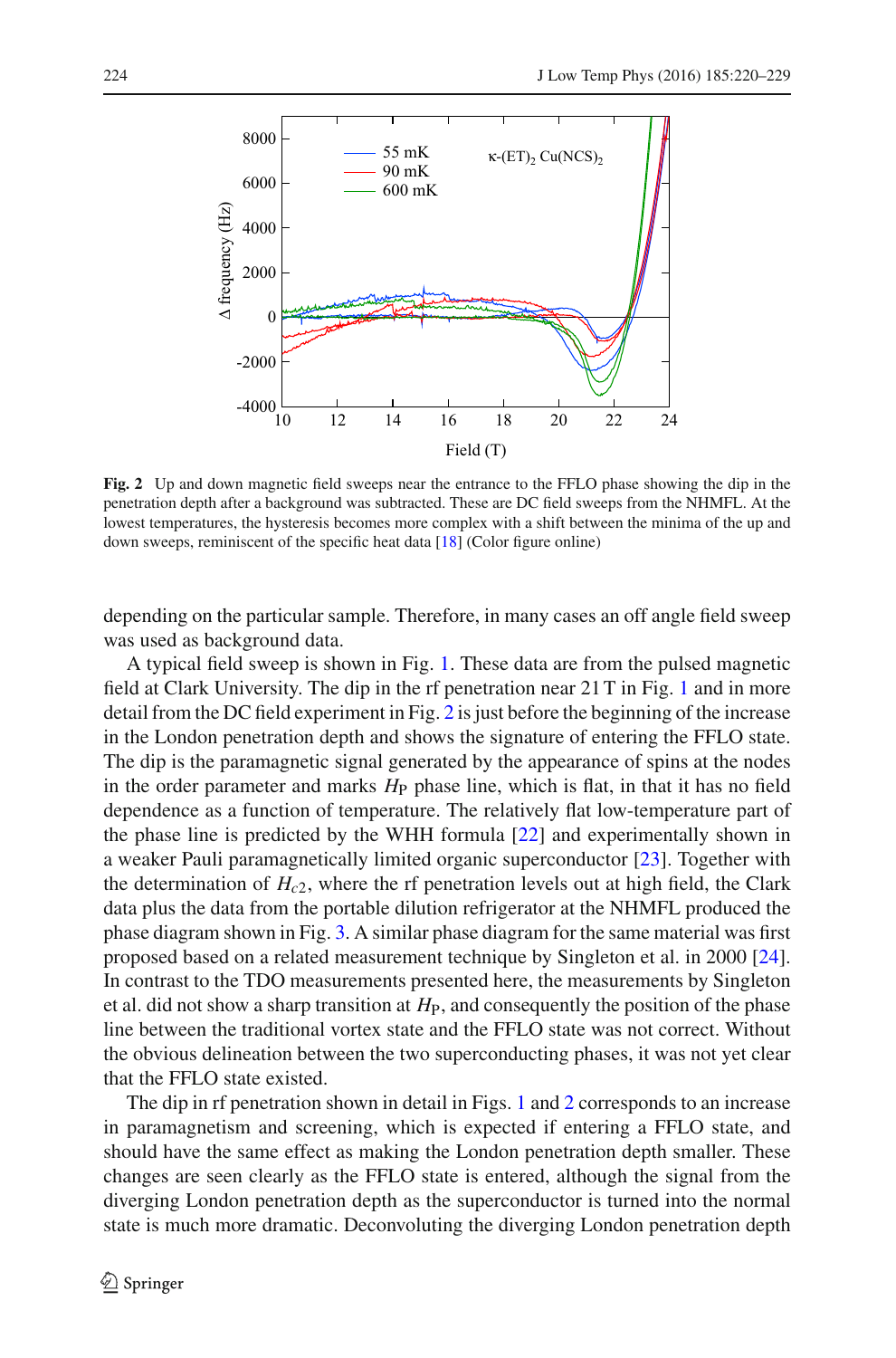

<span id="page-5-0"></span>**Fig. 3** The low-temperature high magnetic field part of the phase diagram from rf penetration in *red* and *green filled symbols*. The Pauli paramagnetic limit is shown as *filled red circles*. Hysteresis from up a down field sweeps produces the two sets of points below 0.4 K. The additional proposed phase line separating two possible ground states of the FFLO phase is shown with *open symbols*. The electronic phases are labeled in *purple* (Color figure online)

with the development of the FFLO state is difficult. Indeed in other systems, such as  $\lambda$ -(BETS)<sub>2</sub>GaCl<sub>4</sub>, the FFLO state is formed in the middle of the divergence of the London penetration depth and it is usually necessary to analyze the data by looking at the first or second derivatives to find phase transitions [\[13](#page-9-5)]. What is still not clear is how the FFLO state evolves as a function of magnetic field and whether the penetration depth is sensitive to changes in the nature of the FFLO state.

#### **4 Analysis**

As mentioned, the dip in penetration depth is a measure of paramagnetism and indirectly a measure of the density of nodes—the more nodes, the more free spins, and consequently, the more paramagnetism. The magnitude and arrangement of the *q*vectors associated with the nodes should affect the depth of the rf penetration. Higher temperatures that broaden the nodes [\[25\]](#page-9-18) will also effect the penetration depth. In general, the order parameter periodicity wavelength diminishes in length (length  $= 2\pi/q$ , thus the *q*-vector is growing) as the magnetic field increases, increasing the number of nodes [\[21\]](#page-9-14). Other mechanisms can change the topology of the nodes such as shifts in the vortex structure or pairing symmetry, which in turn will affect the pair breaking. More sensitive TDO measurements in a superconducting magnet may make some of these details clear.

As mentioned earlier, one useful way to analyze the data is to use an off angle field sweep as a background (superconductivity but no FFLO state) and subtract it from a zero angle field sweep (superconductivity and a FFLO state). The difference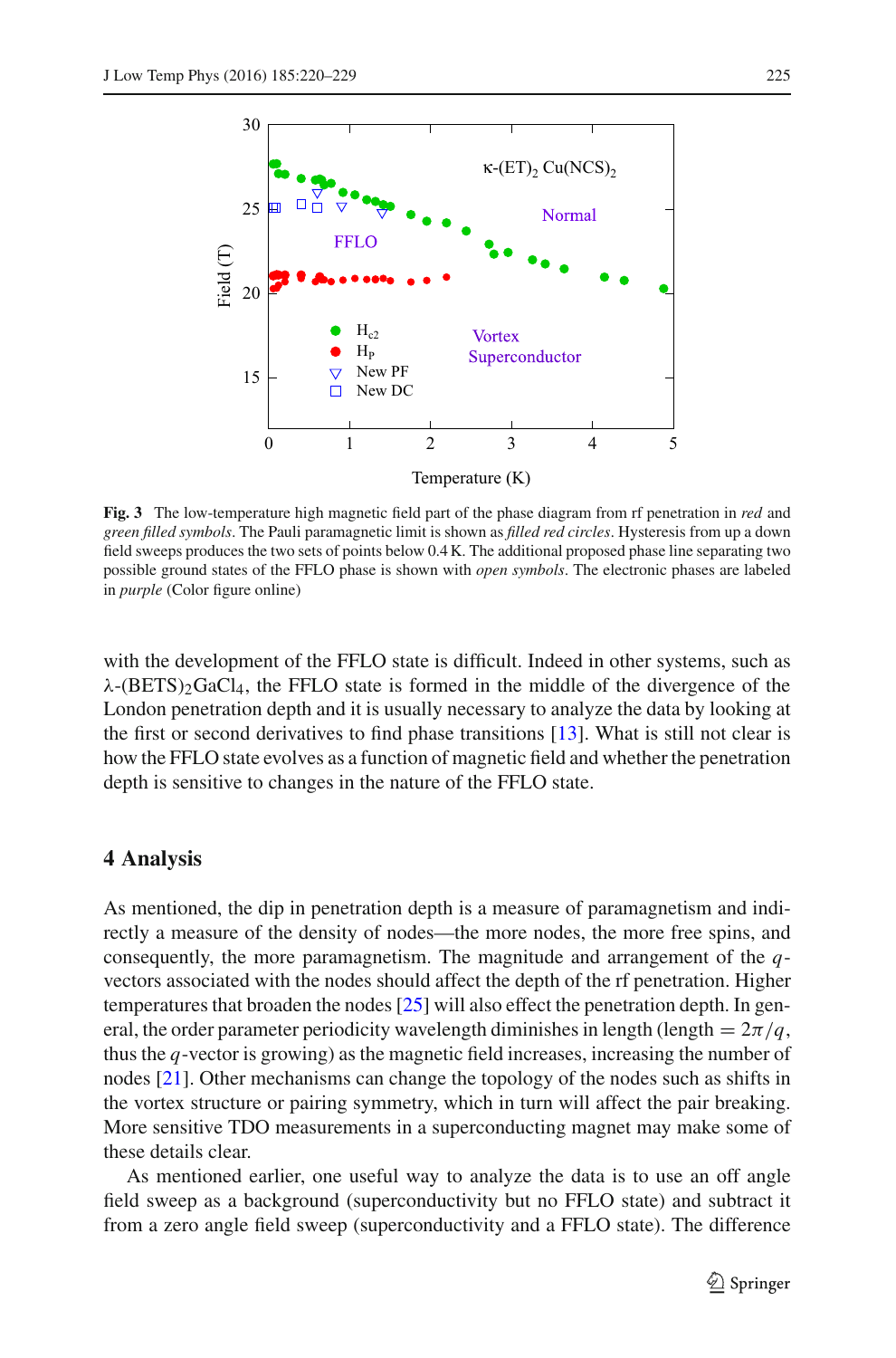

<span id="page-6-0"></span>**Fig. 4** By subtracting an off angle sweep from an exactly parallel sweep, the difference should be the signal produced by the presence of the FFLO state, which does not form if the angle is more than about 1.5<sup>°</sup> from parallel. In this case, the more robust part of the signal is a large dip over the field range of the FFLO phase. We mark our selection of  $H_P$  with a *green arrow* and  $H_{c2}$  with a *red arrow*.  $H_P$  in this material is at about 9.4 T. Following the width of that dip, shown by the *double-ended black arrow*, we extrapolate the width to the disappearance of the FFLO state at 1.96 K (Color figure online)

should be only features related the FFLO state. An example subtracted trace from the pulsed field  $\lambda$ -(BETS)<sub>2</sub>GaCl<sub>4</sub> experiment is shown in Fig. [4.](#page-6-0) The large feature in these data is a measure of the width of the FFLO state in field, the distance from  $H_P$ to *Hc*2. An extrapolation of this width to zero is an estimation of the position of the tricritical point in the phase diagram and that value, 1.96 K, is slightly larger than the value from the phase diagram in Fig. [5.](#page-7-0) With the limits of the FFLO state determined, the next detail we attempted to locate was any possible phase transitions within the FFLO state. Figure [6](#page-7-1) shows a bend in the penetration depth signal in the sample  $\kappa$ - $(ET)_{2}Cu(NCS)_{2}$  that can be traced from the pulsed field to the DC measurements and can be used to create the new phase line shown in Fig. [3.](#page-5-0) Whether this corresponds to a phase change such as predicted in some calculations [\[10\]](#page-9-13) will require more careful measurements. A similar transition was suggested in another organic conductor using NMR as a probe [\[26](#page-9-19)].

Some details are extractable from the TDO data as the applied field sweeps through *H*P. These details are the amount of hysteresis between the up and down field sweeps, and the depth of the dip in penetration. Figure [7](#page-8-6) shows the evolution of these measures as a function of temperature. The hysteresis is complex because it has two aspects: a shift in the position (in magnetic field) of the minimum and the amplitude (frequency difference) of the up and down sweep minimum. The measures behave differently as a function of temperature. The difference in the position of the minima, seen qualitatively in Fig. [2,](#page-4-0) converges rapidly to zero by 600mK, similar to the hysteresis of the up and down sweeps of the specific heat  $[18]$ . In contrast, the amplitude drops as it approaches 600 mK and then gets larger before abruptly disappearing at about 2.5 K. This trend is inconsistent with the hysteresis seen in the specific heat. Switching to the strength of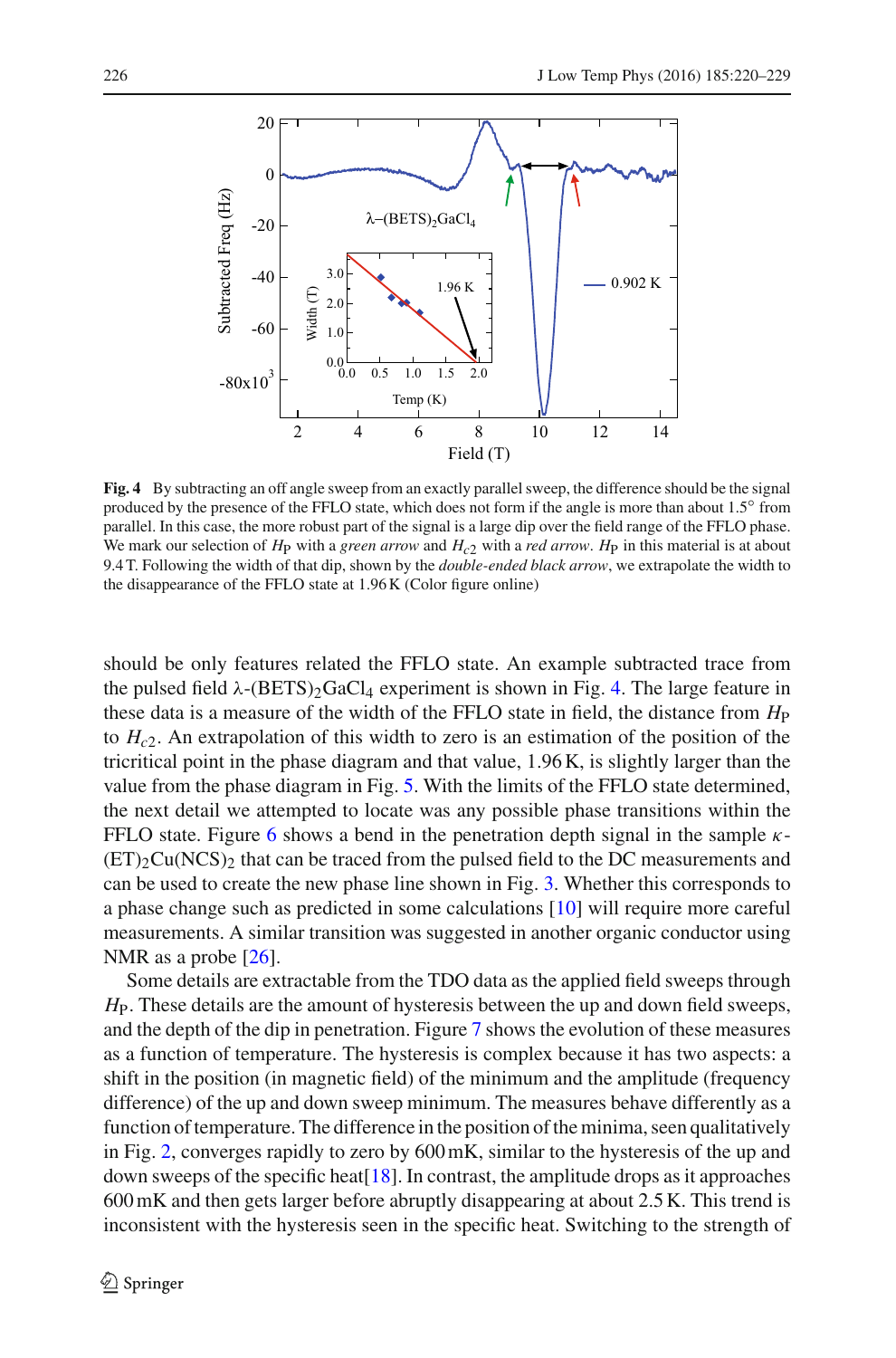

<span id="page-7-0"></span>**Fig. 5** Using the transitions identified in field sweeps such as in Fig. [4,](#page-6-0) this is the phase diagram that results, first presented in Ref. [\[13\]](#page-9-5). *Hc*2 is shown in *blue* and *H*P in *red*. *H*P is almost temperature independent, in this case between about 9.4 and 9.8 T (Color figure online)



<span id="page-7-1"></span>**Fig. 6** Pulsed field sweeps near the entrance to the FFLO phase showing the dip in the penetration depth after a background is subtracted. The large feature develops for all temperatures at about 21 T. A second feature found in all the the sweeps below 2.0 K may be a change in the nature of the FFLO phase and is plotted in the phase diagram in Fig. [3](#page-5-0) (Color figure online)

the dip in penetration depth at the transition, it grows in amplitude as the temperature rises reaching a peak at 600 mK. The data here overlap between the DC and pulsed field experiments and the amplitude of the dip begin to reduce in size above 600 mK. There is no analog to this dip in the specific heat, somewhat surprising given that the magnetization and specific heat are both thermodynamic variables. More interesting is the fact that the hysteresis disappears in the specific heat for most of the phase line, and many theorists claim the whole phase line should be first order  $[10,27]$  $[10,27]$  $[10,27]$ .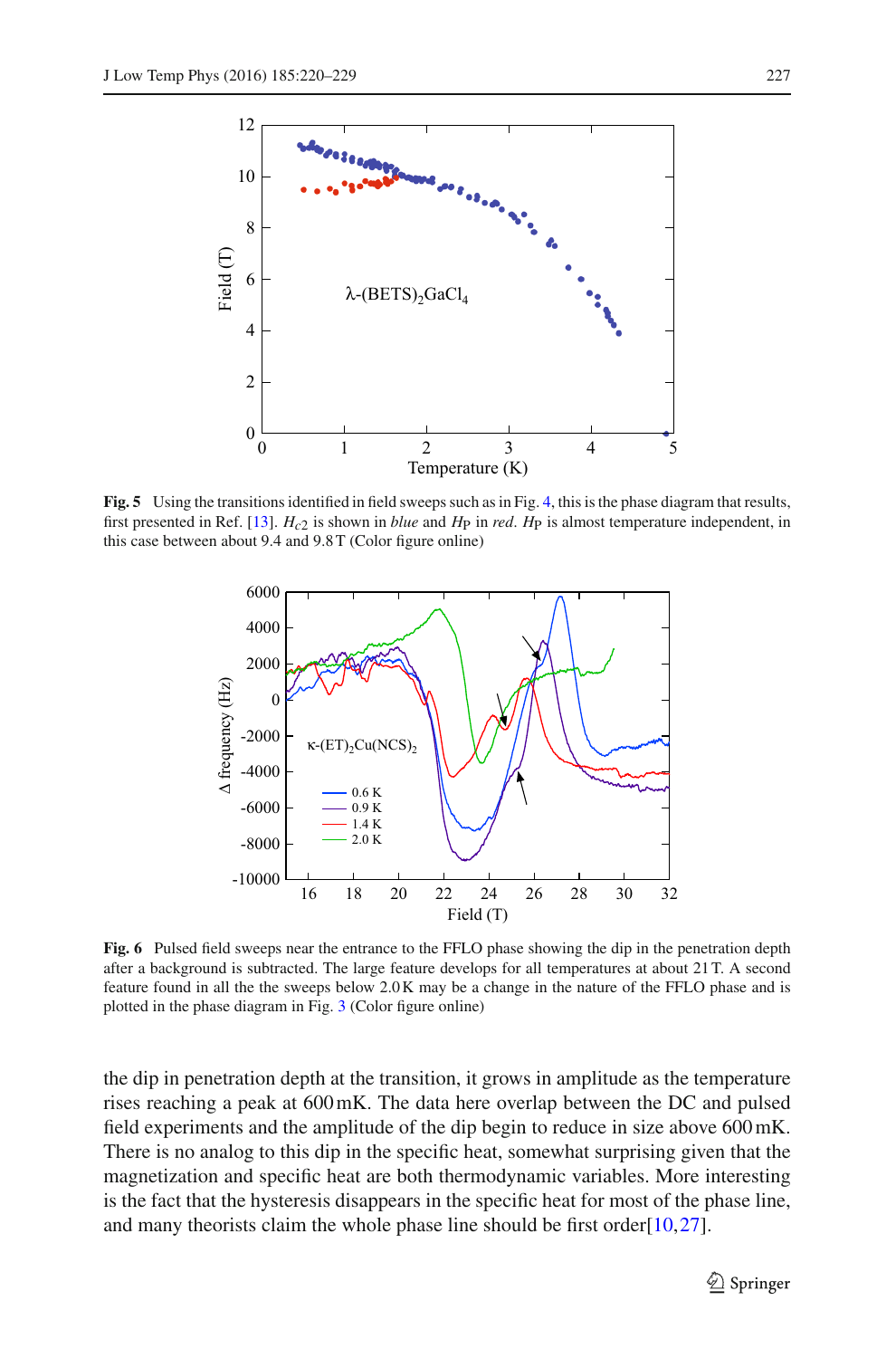

<span id="page-8-6"></span>**Fig. 7** The amplitude of the hysteresis is in *red*, *solid circles* for DC field sweeps and *open circles* for pulsed fields. Although the hysteresis drops systematically in at low temperature, it becomes larger again at higher temperature. Although the DC and pulsed field data overlap at 0.6 K suggesting that the pulsed field results are correct, there could be an artifact in the pulsed field data due to the asymmetrical d*B/*d*t* between the up and down sweeps. The dip in the penetration depth is shown in *blue squares*, again solid for DC fields and open for pulsed. This signal should be a measure of the density of nodes in the sample due to the FFLO phase. It grows as a function of temperature but starts to drop at 0.6 K as it is seen in the pulsed field data. A corresponding signal is curiously not present in the specific heat data (Color figure online)

### **5 Conclusion**

A brief introduction was given for the role of rf penetration depth measurements for determining the existence of the FFLO state. Some evidence was shown for possible changes in the configuration for the FFLO state as a function of magnetic field. A possible disagreement between rf penetration and specific heat measurements was found. Many of these issues will be investigated in future experiments with higher signal-to-noise ratio measurements made possible by recent improvements of the TDO, and DC field measurements at the NHMFL.

**Acknowledgments** We acknowledge support from the US Department of Energy Grant No. ER46214, and a portion of this work was performed at the National High Magnetic Field Laboratory, which is supported by National Science Foundation Cooperative Agreement No. DMR-11157490 and the State of Florida.

#### **References**

- <span id="page-8-0"></span>1. P. Fulde, R.A. Ferrell, Phys. Rev. **135**(3A), A550 (1964). doi[:10.1103/PhysRev.135.A550](http://dx.doi.org/10.1103/PhysRev.135.A550)
- <span id="page-8-1"></span>2. A.I. Larkin, Y.N. Ovchinnikov, Sov. Phys. JETP **20**, 762 (1965)
- <span id="page-8-2"></span>3. C. Boghosian, H. Meyer, J.E. Rives, Phys. Rev. **146**, 110 (1966). doi[:10.1103/PhysRev.146.110](http://dx.doi.org/10.1103/PhysRev.146.110)
- <span id="page-8-3"></span>4. M.W. Coffey, J.R. Clem, Phys. Rev. B **45**(17), 9872 (1992)
- <span id="page-8-4"></span>5. C. Agosta, C. Martin, H. Radovan, E. Palm, T. Murphy, S. Tozer, J. Cooley, J. Schlueter, C. Petrovic, J. Phys. Chem. Solids **67**(1–3), 586 (2006)
- <span id="page-8-5"></span>6. C.C. Agosta, J. Jin, W.A. Coniglio, B.E. Smith, K. Cho, I. Stroe, C. Martin, S.W. Tozer, T.P. Murphy, E.C. Palm, J.A. Schlueter, M. Kurmoo, Phys. Rev. B **85**(21), 214514 (2012). doi[:10.1103/physrevb.](http://dx.doi.org/10.1103/physrevb.85.214514) [85.214514](http://dx.doi.org/10.1103/physrevb.85.214514)